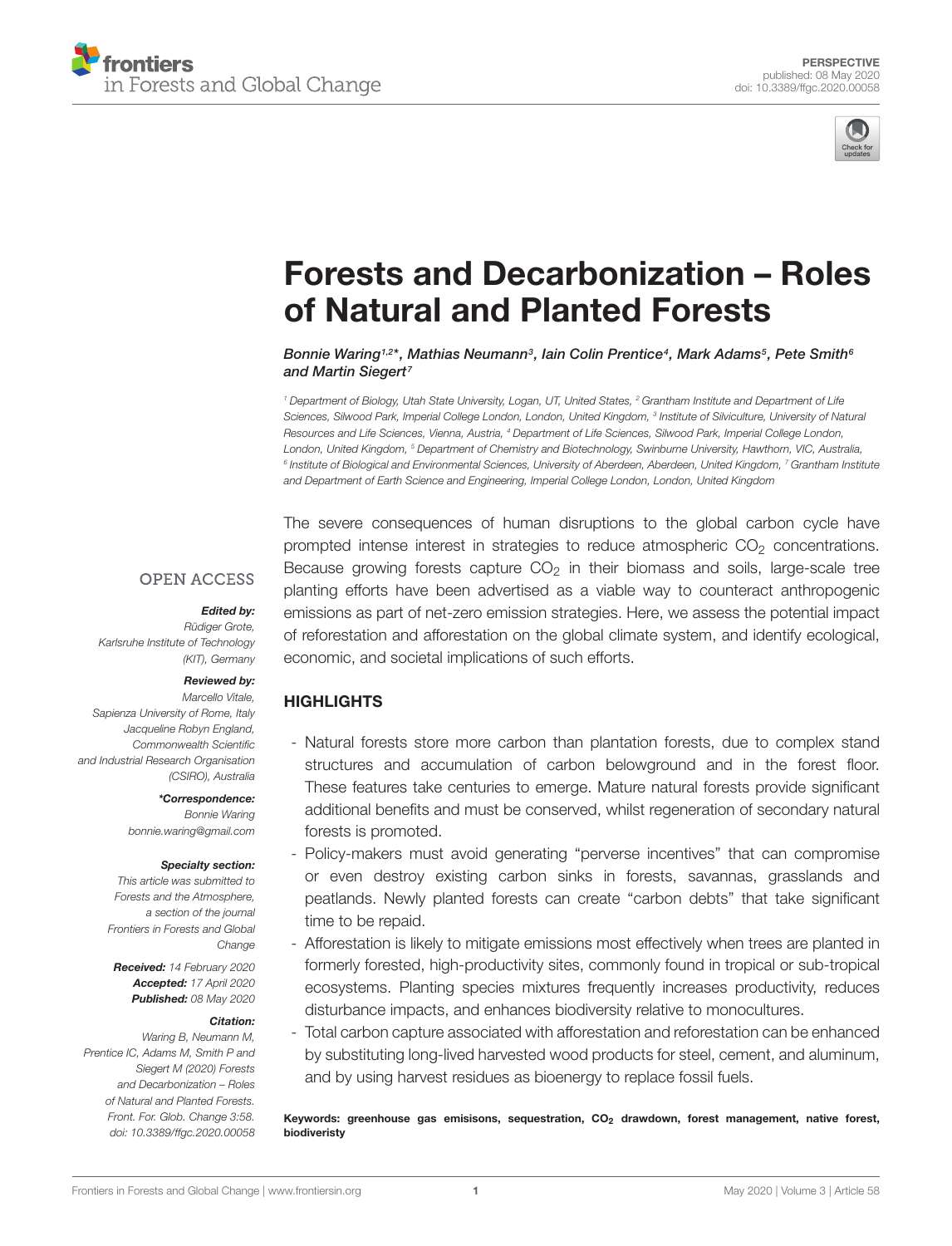Forests established by reforestation (planting trees on formerly forested land) and afforestation (planting trees where they historically did not exist) can enhance the terrestrial carbon sink, thereby slowing accumulation of  $CO<sub>2</sub>$  in the atmosphere. However, the potential magnitude of carbon uptake by newly planted trees is a topic of intense debate. Reforestation and afforestation compare favorably with other negative emissions technologies in terms of carbon capture potential, although land and water requirements are often high [\(Smith et al.,](#page-5-0) [2016\)](#page-5-0). Forests also provide important ecosystem services and generate wood products that can displace more fossil-fuel intensive materials. However, as we discuss in detail below, realizing these co-benefits requires site-specific attention to forest management techniques, and careful consideration of the landscape context of new forests.

### HOW MUCH CARBON CAN FORESTS CAPTURE?

Currently existing forests store ˜45% of the organic carbon on land in their biomass and soils [\(Bonan,](#page-4-0) [2008\)](#page-4-0). Together, extant old-growth and regenerating forests absorb ˜2 gigatonnes of carbon (GtC) annually, making an important contribution to the terrestrial carbon sink [\(Pugh et al.,](#page-5-1) [2019\)](#page-5-1). A recent analysis suggested that planting trees on an additional 0.9 billion hectares could capture 205 GtC [\(Bastin et al.,](#page-3-0) [2019\)](#page-3-0), which is approximately one-third of total anthropogenic emissions thus far (∼600 GtC). However, it would take over 100 years to reach this C storage potential, assuming a typical C allocation rate into wood of 2 tC ha−<sup>1</sup> year−<sup>1</sup> [\(Bonan,](#page-4-0) [2008\)](#page-4-0). Moreover, this figure likely over-estimates both the potential for forest carbon capture [\(Lewis et al.,](#page-4-1) [2019a\)](#page-4-1) and the availability of suitable land and water for reforestation [\(Veldman et al.,](#page-5-2) [2019\)](#page-5-2). More conservative approaches suggest that large-scale afforestation and reforestation efforts could remove between 40 and 100 GtC from the atmosphere once forests reach maturity [\(Lewis et al.,](#page-4-1) [2019a;](#page-4-1) [Veldman et al.,](#page-5-2) [2019\)](#page-5-2) – an impressive quantity that nonetheless represents only a decade's worth of anthropogenic emissions at current rates.

Moreover, in assessing the effect of land C sequestration on atmospheric  $CO<sub>2</sub>$  it is essential to consider the "airborne fraction" (about 0.45). A little less than half of the  $CO<sub>2</sub>$  that is emitted by human activities remains in the atmosphere, due to the uptake of C by the oceans and land. Similarly, if  $CO<sub>2</sub>$  is removed from the atmosphere by increasing tree biomass, the  $CO<sub>2</sub>$  concentration in the atmosphere declines by a little less than half of this amount, due to the release of C by the oceans and land. Assuming reforestation sequesters an additional 60–90 GtC in tree biomass, this would reduce atmospheric  $CO<sub>2</sub>$  concentrations by only 17-31 ppm [\(House et al.,](#page-4-2) [2002\)](#page-4-2). Conversely, converting all existing forests to grasslands or croplands would increase atmospheric  $CO<sub>2</sub>$  concentrations by 130–290 ppm, emphasizing the need to protect extant forest.

The potential for carbon capture via afforestation is likely to be further constrained by cost, logistical challenges and biophysical limitations (e.g., poor water availability constrains growth and increases mortality; [Smith et al.,](#page-5-0) [2016;](#page-5-0) [Adams and Pfautsch,](#page-3-1) [2018\)](#page-3-1). Once land requirements for nature conservation and agricultural production are accounted for, about 10% of global net primary production (5 GtC/year) can be considered available for C sequestration in forests [\(Running,](#page-5-3) [2012\)](#page-5-3). Just managing this quantity more efficiently – ensuring it is not released through disturbance, but rather stored in long-term products or used to replace fossil fuels – would have tangible effects in the next decade. Ultimately, however, afforestation will be insufficient to mitigate increases in atmospheric  $CO<sub>2</sub>$ unless paired with immediate and dramatic reductions in fossil fuel emissions [\(IPCC,](#page-4-3) [2018;](#page-4-3) [Anderson et al.,](#page-3-2) [2019\)](#page-3-2). Nonetheless, afforestation and reforestation can generate a wide range of ecosystem services in addition to carbon capture, and tree planting should be included in diverse portfolios of methods to reduce atmospheric CO<sub>2</sub> [\(Chazdon and Brancalion,](#page-4-4) [2019\)](#page-4-4).

# HOW CAN TREE PLANTING EFFORTS BE OPTIMIZED TO MAXIMIZE ENVIRONMENTAL BENEFIT?

The effectiveness of tree-planting efforts to create new forests hinges upon three critical parameters: (1) the choice of site; (2) selection of species and site management; and (3) the fate of the wood that is produced.

#### Location

Paradoxically, planting trees in some non-forest ecosystems can increase carbon emissions and warming. At high latitudes, low-lying native vegetation is often covered in reflective snow, whereas taller, dark-colored trees absorb more solar energy and cause warming [\(Jackson et al.,](#page-4-5) [2008;](#page-4-5) [Winckler et al.,](#page-5-4) [2019\)](#page-5-4). Draining and subsequent afforestation of peat bogs frequently leads to large losses of carbon from soil organic matter, which can outweigh carbon capture in newly planted trees [\(Sloan et al.,](#page-5-5) [2018\)](#page-5-5). Planting trees in grasslands and savannas may enhance the risk of fire, leading to carbon loss from vegetation and soils [\(Veldman et al.,](#page-5-2) [2019\)](#page-5-2). By contrast, reforestation efforts in tropical regions that have historically supported forest are likely to be most effective in drawing down atmospheric  $CO<sub>2</sub>$  [\(Lewis](#page-4-6) [et al.,](#page-4-6) [2019b;](#page-4-6) [Griscom et al.,](#page-4-7) [2020\)](#page-4-7).

# Species Selection and Early Site Management

Ecologically sensitive species selection will help optimize ecosystem services in planted forests. The vast majority (>99%) of new plantation forests in the past 50 years have been monocultures [\(Nichols et al.,](#page-4-8) [2006\)](#page-4-8). Globally, plantations are dominated by a handful of fast-growing trees such as eucalypts, pines and poplar. Despite the ubiquity of monocultures, there is strong evidence that sequestering carbon over the long term would benefit from greater diversity. Mixtures of tree species tend to have greater survival rates and faster rates of growth [\(Paquette and Messier,](#page-4-9) [2011;](#page-4-9) [Liang et al.,](#page-4-10) [2016;](#page-4-10) [Grossman](#page-4-11) [et al.,](#page-4-11) [2018;](#page-4-11) [Liu et al.,](#page-4-12) [2018\)](#page-4-12), both of which enhance standscale carbon sequestration. Even in situations where species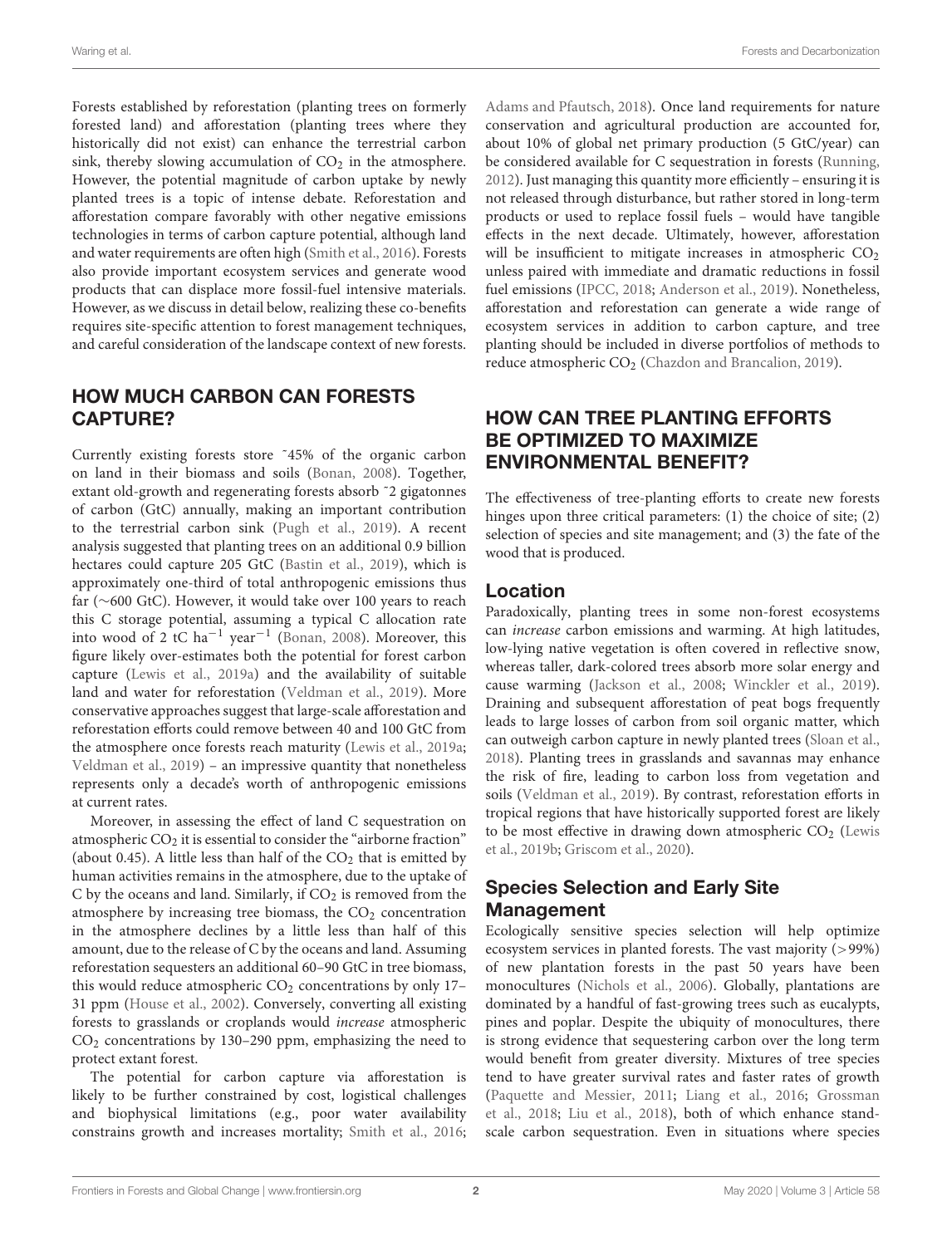diversity and productivity are not strongly correlated (e.g., [Ratcliffe et al.,](#page-5-6) [2017;](#page-5-6) [Staples et al.,](#page-5-7) [2019\)](#page-5-7), polycultures may promote other desirable ecosystem services. For example, greater species richness frequently buffers carbon capture against interannual variability in climate [\(Osuri et al.,](#page-4-13) [2020\)](#page-4-13), improving landscape-scale resilience to disturbance [\(Paquette et al.,](#page-4-14) [2018\)](#page-4-14). This is important because disturbance events, especially in young plantations, can negate the C sequestered over several years. Plantation polycultures can also protect biodiversity: in the world's largest reforestation scheme – China's "Grain-for-Green" program – mixed species plantings enhance bird diversity relative to monocultures [\(Hua et al.,](#page-4-15) [2016\)](#page-4-15).

Species identity also plays a key role in mediating ecosystem services provided by plantations. Provenance trials have been utilized for decades to identify tree varieties that are best equipped to cope with the particular environmental limitations of a given site [\(Koskela et al.,](#page-4-16) [2014\)](#page-4-16). An emerging body of research harnesses genetic techniques to study the adaptive potential of tree species and genotypes in agroforestry plantations, recognizing that most planted forests will face increasing climatic variability [\(Alfaro et al.,](#page-3-3) [2014\)](#page-3-3). Species selection is also critical in the context of ecological restoration, as prior land use and the identity of planted species interact to influence the trajectory of forest recovery [\(César et al.,](#page-4-17) [2018\)](#page-4-17). Additionally, native tree species are associated with higher plantation biodiversity than exotic species [\(Bremer and Farley,](#page-4-18) [2010\)](#page-4-18). Successful examples of matching between species and site arise from two very different economies and geographic regions: the British Isles (4 Mio. ha or 10% of land area) and China (62 Mio. ha or about 1% of land area; [Mason and Zhu,](#page-4-19) [2014\)](#page-4-19).

# Long-Term Management of Carbon in **Trees**

The fate of carbon captured in growing trees plays an important role in determining the carbon capture of both natural and planted forests. Some of the carbon sequestered in tree biomass will ultimately be incorporated into the soil via litterfall and rhizodeposition, where it may remain for decades to millennia [\(Hemingway et al.,](#page-4-20) [2019\)](#page-4-20). Soils contain more carbon than terrestrial plants and the atmosphere combined, so even small changes in the size of this pool will have large impacts on the strength of the forest carbon sink. Reforestation and afforestation generally have positive effects on soil carbon accumulation at decadal timescales [\(Paul et al.,](#page-4-21) [2002;](#page-4-21) [Nave et al.,](#page-4-22) [2018\)](#page-4-22), although in some cases, particularly on high carbon soils such as peatlands and many grasslands, tree planting can trigger carbon loss [\(Berthrong et al.,](#page-4-23) [2009;](#page-4-23) [Chen et al.,](#page-4-24) [2016;](#page-4-24) [Richards et al.,](#page-5-8) [2017\)](#page-5-8).

Recent research is changing our perceptions of long-term carbon storage in forests. For example, it was once widely held that the chemical composition of substrates added to soils dictated their longevity. We now know that specific biomolecules, such as lignin, are not preserved during the formation of soil organic matter [\(Schmidt et al.,](#page-5-9) [2011\)](#page-5-9). Instead, the fate of plantderived carbon in soils is largely determined by the physiology of decomposer microorganisms and their interactions with soil minerals [\(Dungait et al.,](#page-4-25) [2012;](#page-4-25) [Cotrufo et al.,](#page-4-26) [2013\)](#page-4-26). This

new knowledge emphasizes the need to better understand soil properties if we seek to optimize carbon storage [\(Hemingway](#page-4-20) [et al.,](#page-4-20) [2019\)](#page-4-20). Forest management can also strongly impact the turnover of soil carbon. For example, old soils in the tropics and light-textured sandy soils often require significant nutrient inputs to optimize productivity [\(Adams and Pfautsch,](#page-3-1) [2018\)](#page-3-1). Fertilizers, in turn, can affect the cycling and stabilization of soil organic matter [\(Averill and Waring,](#page-3-4) [2018\)](#page-3-4).

The fate of wood harvested from plantations is also important. Substituting wood products for fossil-fuel intensive steel and cement, wherever possible, can reduce the climate impacts of the construction sector [\(Lippke et al.,](#page-4-27) [2014;](#page-4-27) [Leskinen et al.,](#page-4-28) [2018\)](#page-4-28), which accounts for approximately one-fifth of global greenhouse gas emissions [\(Lucon et al.,](#page-4-29) [2014\)](#page-4-29). The use of wood in place of steel, stone, and concrete generally displaces between 1 and 3 tons of carbon emissions per ton of wood carbon [\(Sathre](#page-5-10) [and O'Connor,](#page-5-10) [2010\)](#page-5-10), and contributes to an urban carbon sink in buildings and other infrastructure [\(Churkina et al.,](#page-4-30) [2020\)](#page-4-30). Climate mitigation potential can be further amplified through displacement of fossil fuels with wood biomass energy. Here though, some caution is warranted since there are many specific examples where poor choices of changes to land use, or inadequate attention to longer-term management, can easily negate the benefits. Tree plantations established specifically for bioenergy are land-intensive and often managed in ways that are incompatible with conservation of biodiversity; bioenergy production from wood residues may be a more ecologically friendly alternative [\(Groom et al.,](#page-4-31) [2008\)](#page-4-31). Finally, efforts to lengthen the afterlife of wood products will benefit from more rigorously applying long-known understanding of forest growth and structure. Thinning, for example, provides opportunities to ensure net primary production is shared among fewer, but larger trees. The flow-on benefits include larger portfolios of wood products, especially longer-life products [\(Braun et al.,](#page-4-32) [2016\)](#page-4-32). Sustainable supply of wood products will generate revenue for local often rural population that can be in turn used to expand the forest area.

# HOW CAN POLICYMAKERS ENCOURAGE CLIMATE-SMART FORESTS?

Managing forests as a climate mitigation tool requires consideration of multiple trade-offs. Policymakers and land managers must decide how to allocate resources to conservation of existing forest vs. planting new forests. In plantations, management techniques must weigh optimization of timber harvest vs. carbon sequestration.

## Balancing Forest Conservation, Assisted Regeneration, and Re/Afforestation

A key issue is ensuring local retention of the broader economic and societal benefits of establishing plantation forests [\(Schirmer](#page-5-11) [and Bull,](#page-5-11) [2014\)](#page-5-11). Designing policy to balance these objectives is challenging. Ideally, the concepts of natural capital would be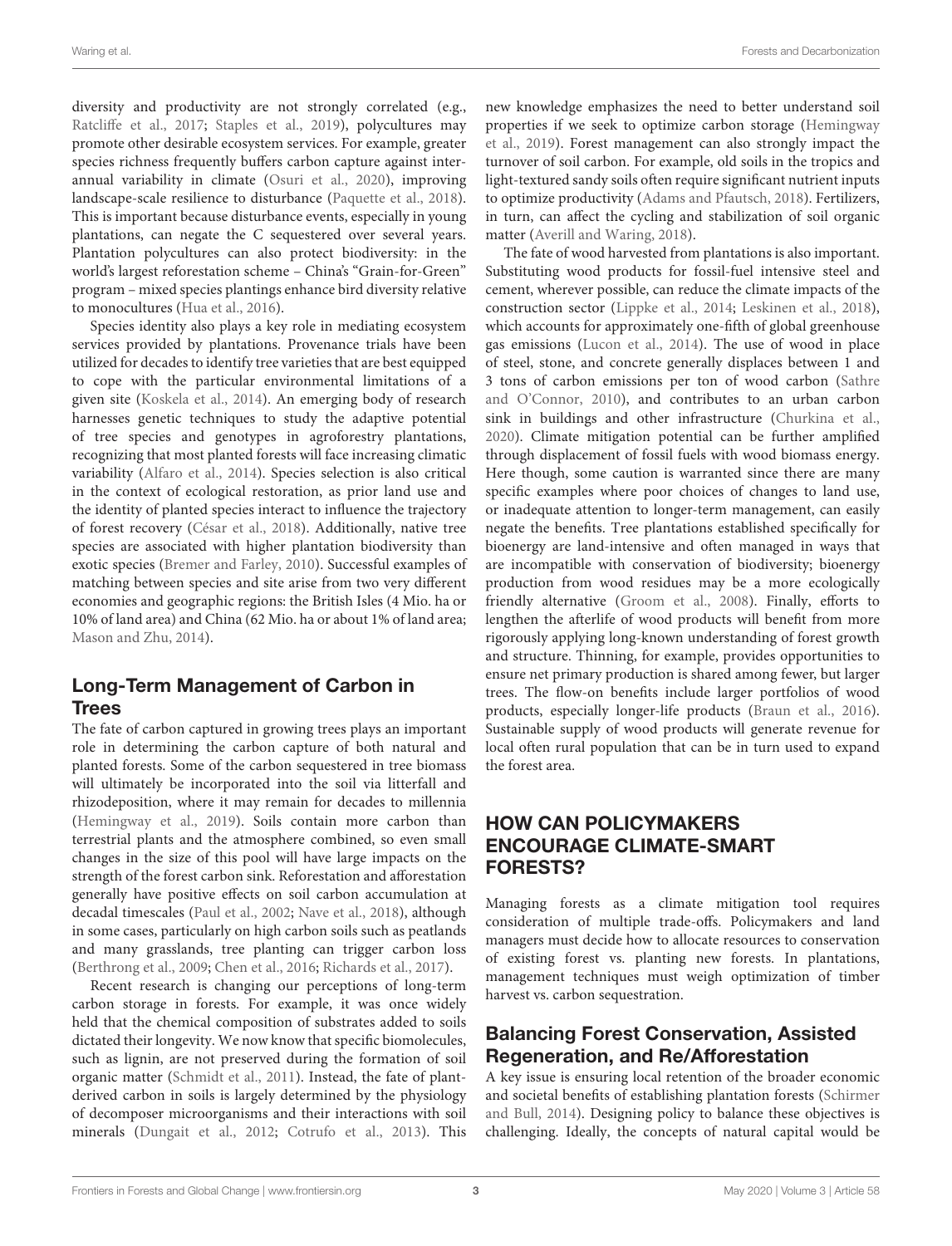applied (e.g., [Bekessy and Wintle,](#page-4-33) [2008\)](#page-4-33). Inattention to social context, incentives and valuation schemes can generate "perverse outcomes" where plantations replace natural forests [\(van](#page-5-12) [Oosterzee et al.,](#page-5-12) [2010\)](#page-5-12), with concomitant negative consequences for a raft of ecosystem services and biodiversity. A promising approach is the TRIAD scenario, in which landscapes are divided into discrete zones: fully protected natural forest, selectively logged natural forest, and intensively managed plantation [\(Paquette and Messier,](#page-4-34) [2010\)](#page-4-34). With refinement according to location, similar approaches can help build timber production industries as well as increasing carbon sequestration and enhancing conservation efforts [\(Carpentier et al.,](#page-4-35) [2017\)](#page-4-35).

Protecting natural forests (both mature and secondary) must be a central component of forest-based climate mitigation because these forests store more carbon than plantations [\(Liao](#page-4-36) [et al.,](#page-4-36) [2010;](#page-4-36) [Lewis et al.,](#page-4-6) [2019b\)](#page-4-6). Although the rate of productivity declines as forests age [\(Gower et al.,](#page-4-37) [1996\)](#page-4-37), the total quantity of carbon in living biomass, coarse woody debris, and soils continually increases even as stand age surpasses 200 years [\(Pregitzer and Euskirchen,](#page-5-13) [2004\)](#page-5-13). Moreover, it is possible for a single large tree to produce more new wood in a single year than is contained in the entire biomass of a smaller individual tree [\(Stephenson et al.,](#page-5-14) [2014\)](#page-5-14). However, calculating the contribution of large trees to ecosystem carbon stocks can be complicated, as such estimates hinge on assumptions (e.g., absence of internal fungal decay) that underlie the allometric equations used [\(Clark,](#page-4-38) [2002;](#page-4-38) [Roxburgh et al.,](#page-5-15) [2006\)](#page-5-15). Nonetheless, the ecological features of natural forests – heterogeneity in tree size, and large carbon pools in dead wood, litter, and soils – are difficult to replicate in plantations, especially those managed for harvest. Thus, facilitating forest regeneration is a particularly effective and lowcost strategy to enhance carbon capture at the landscape scale. In Latin America and the Caribbean, for example, secondary forests occupy nearly one-third of the total land area, and account for the bulk of the total carbon capture potential of the region [\(Chazdon et al.,](#page-4-39) [2016\)](#page-4-39).

#### Optimizing Forest Management

Managing plantation forests for timber and carbon requires care and a well-trained workforce. Wood products that can be substituted for steel, concrete, and aluminum have specific physical properties that frequently relate to log size and species [\(Oliver et al.,](#page-4-40) [2014\)](#page-4-40). The trade-off between forest age (productivity slows as stands mature) and wood yield (larger logs yield more merchantable wood) is well known, and must be carefully considered to optimize rotations. Moreover, sound management can reduce the vulnerability of new forests

#### **REFERENCES**

- <span id="page-3-1"></span>Adams, M. A., and Pfautsch, S. (2018). Grand challenges: forests and global change. Front. For. Global Change 1:1. [doi: 10.3389/ffgc.2018.00001](https://doi.org/10.3389/ffgc.2018.00001)
- <span id="page-3-3"></span>Alfaro, R. I., Fady, B., Vendramin, G. G., Dawson, I. K., Fleming, R. A., Sáenz-Romero, C., et al. (2014). The role of forest genetic resources in responding to biotic and abiotic factors in the context of anthropogenic climate change. For. Ecol. Manage. 333, 76–87.

to disturbances (like wildfires or storm damage), which are predicted to increase in frequency and severity across much of the world [\(Pechony and Shindell,](#page-5-16) [2010;](#page-5-16) [Seidl et al.,](#page-5-17) [2017\)](#page-5-17). For example, establishment of homogenous, even-aged forests across large portions of the landscape can increase fire risks, which can in turn be mitigated by fuel reduction treatments and changing to uneven-aged forests [\(Shive et al.,](#page-5-18) [2014;](#page-5-18) [Zald](#page-5-19) [and Dunn,](#page-5-19) [2018\)](#page-5-19). Reforestation efforts should consider predicted changes in ecosystem fire regimes, as well as the tolerance of species to fires of varying severity [\(Stephens et al.,](#page-5-20) [2013\)](#page-5-20).

## **CONCLUSION**

Efficient protection and management of existing forest is essential to maximizing carbon uptake and carbon fluxes into long-lived in-situ pools, or wood products that can be used to replace those requiring fossil fuels. Beyond this, reforestation and afforestation are needed to further reduce atmospheric  $CO<sub>2</sub>$  concentrations while protecting biodiversity, enhancing other ecosystem services and supporting local economies.

Realizing the greatest possible benefits of tree planting requires sensitivity to both ecological and sociological contexts. Wherever possible, we should protect carbon stocks in natural ecosystems, including savannas, grasslands, and both undisturbed and naturally regenerating forests. However, there is also an important role for managed forests: plantations can reduce pressure on unmanaged forests, and they yield wood products that may displace fossil fuels. Ultimately, however, tree planting is not a panacea to mitigate climate change, as only immediate and drastic reductions in greenhouse gas emissions can limit warming to 1.5℃ above pre-industrial levels [\(IPCC,](#page-4-3) [2018;](#page-4-3) [Anderson et al.,](#page-3-2) [2019\)](#page-3-2).

## AUTHOR CONTRIBUTIONS

BW wrote the first draft. MA and MS initiated the work. All authors contributed to and edited the manuscript subsequently.

## FUNDING

IP acknowledges funding from the European Research Council (ERC) under the European Union's Horizon 2020 Research and Innovation Programme (Grant Agreement No: 787203 REALM). MN acknowledges support from the Austrian Science Fund (FWF), Grant No. J4211-N29.

<span id="page-3-2"></span>Anderson, C. M., DeFries, R. S., Litterman, R., Matson, P. A., Nepstad, D. C., Pacala, S., et al. (2019). Maximize natural climate solutions – And decarbonize the economy. Science 363, 933–934.

<span id="page-3-4"></span>Averill, C., and Waring, B. G. (2018). Nitrogen limitation of decomposition and decay: how can it occur? Global Change Biol. 24, 1417–1427. [doi: 10.1111/gcb.](https://doi.org/10.1111/gcb.13980) [13980](https://doi.org/10.1111/gcb.13980)

<span id="page-3-0"></span>Bastin, J. F., Finegold, Y., Garcia, C., Mollicone, D., Rezende, M., Routh, D., et al. (2019). The global tree restoration potential. Science 365, 76–79.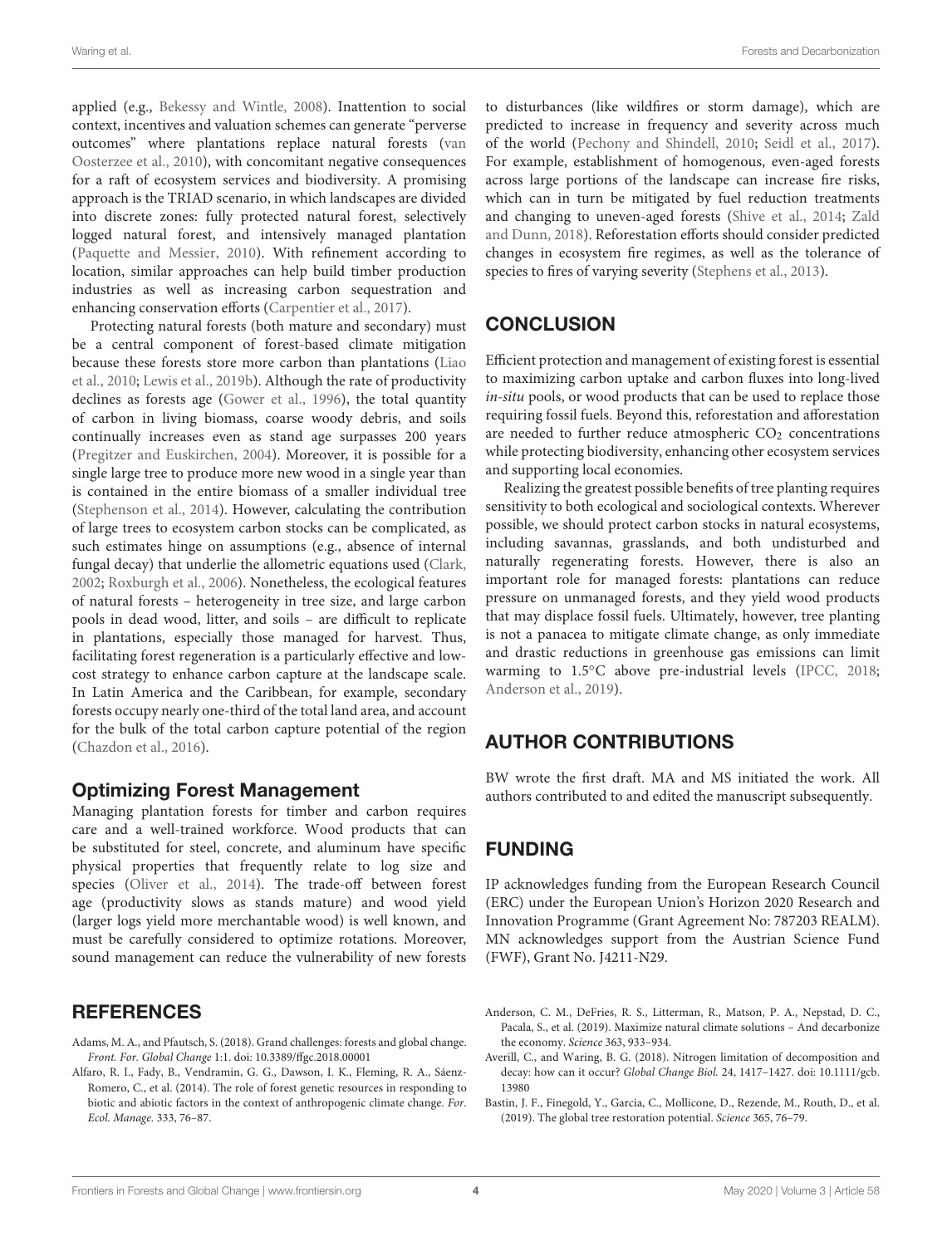- <span id="page-4-33"></span>Bekessy, S. A., and Wintle, B. A. (2008). Using carbon investment to grow the biodiversity bank. Conserv. Biol. 22, 510–513. [doi: 10.1111/j.1523-1739.2008.](https://doi.org/10.1111/j.1523-1739.2008.00943.x)  $00943x$
- <span id="page-4-23"></span>Berthrong, S. T., Jobbagy, E. G., and Jackson, R. B. (2009). A global meta-analysis of soil exchangeable cations, pH, carbon, and nitrogen with afforestation. Ecol. Appl. 19, 2228–2241. [doi: 10.1890/08-1730.1](https://doi.org/10.1890/08-1730.1)
- <span id="page-4-0"></span>Bonan, G. B. (2008). Forests and climate change: forcings, feedbacks, and the climate benefits of forests. Science 320, 1444–1449. [doi: 10.1126/science.](https://doi.org/10.1126/science.1155121) [1155121](https://doi.org/10.1126/science.1155121)
- <span id="page-4-32"></span>Braun, M., Winner, G., Schwarzbauer, P., and Stern, T. (2016). Apparent half-lifedynamics of harvested wood products (HWPs) in Austria: development and analysis of weighted time-series for 2002 to 2011. For. Policy Econ. 63, 28–34.
- <span id="page-4-18"></span>Bremer, L. L., and Farley, K. A. (2010). Does plantation forestry restore biodiversity or create green deserts? A synthesis of the effects of land-use transitions on plant species richness. Biodiv. Conserv. 19, 3893–3915. [doi: 10.1371/journal.](https://doi.org/10.1371/journal.pone.0190003) [pone.0190003](https://doi.org/10.1371/journal.pone.0190003)
- <span id="page-4-35"></span>Carpentier, S., Filotas, E., Handa, I. T., and Messier, C. (2017). Trade-offs between timber production, carbon stocking and habitat quality when managing woodlots for multiple ecosystem services. Environ. Conserv. 44, 14–23.
- <span id="page-4-17"></span>César, R. G., Moreno, V. S., Coletta, G. D., Chazdon, R. L., Ferraz, S. F. B., De Almeida, D. R. A., et al. (2018). Early ecological outcomes of natural regeneration and tree plantations for restoring agricultural landscapes. Ecol. Appl. 28, 373–384. [doi: 10.1002/eap.1653](https://doi.org/10.1002/eap.1653)
- <span id="page-4-4"></span>Chazdon, R., and Brancalion, P. (2019). Restoring forests as a means to many ends. Science 365, 24–25. [doi: 10.1126/science.aax9539](https://doi.org/10.1126/science.aax9539)
- <span id="page-4-39"></span>Chazdon, R. L., Broadbent, E. N., Rozendaal, D. M. A., Bongers, F., Almeyda Zambrano, A. M., et al. (2016). Carbon sequestration potential of secondgrowth forest regeneration in the Latin American tropics. Sci. Adv. 2:e1501639. [doi: 10.1126/sciadv.1501639](https://doi.org/10.1126/sciadv.1501639)
- <span id="page-4-24"></span>Chen, G., Yang, Y., Yan, Z., Xie, J., Guo, J., Gao, R., et al. (2016). Accelerated soil carbon turnover under tree plantations limits soil carbon storage. Sci. Rep. 6:19693. [doi: 10.1038/srep19693](https://doi.org/10.1038/srep19693)
- <span id="page-4-30"></span>Churkina, G., Organschi, A., Reyer, C. P. O., Ruff, A., Vinke, K., Liu, Z., et al. (2020). Buildings as a global carbon sink. Nat. Sustain. 3, 269–276.
- <span id="page-4-38"></span>Clark, D. A. (2002). Are tropical forests an important carbon sink? Reanalysis of the long-term plot data. Ecol. Appl. 12, 3–7.
- <span id="page-4-26"></span>Cotrufo, M. F., Wallenstein, M. D., Boot, C. M., Denef, K., and Paul, E. (2013). The Microbial Efficiency-Matrix Stabilization (MEMS) framework integrates plant litter decomposition with soil organic matter stabilization: do labile plant inputs form stable soil organic matter? Glob. Change Biol. 19, 988–995. [doi:](https://doi.org/10.1111/gcb.12113) [10.1111/gcb.12113](https://doi.org/10.1111/gcb.12113)
- <span id="page-4-25"></span>Dungait, J. A. J., Hopkins, D. W., Gregory, A. S., and Whitmore, A. P. (2012). Soil organic matter turnover is governed by accessibility not recalcitrance. Glob. Change Biol. 18, 1781–1796.
- <span id="page-4-37"></span>Gower, S. T., McMurtrie, R. E., and Murty, D. (1996). Aboveground net primary production decline with stand age: potential causes. Trends Ecol. Evol. 11, 378–382. [doi: 10.1016/0169-5347\(96\)10042-2](https://doi.org/10.1016/0169-5347(96)10042-2)
- <span id="page-4-7"></span>Griscom, B. W., Busch, J., Cook-Patton, S. C., Ellis, P. W., Funk, J., Leavitt, S. M., et al. (2020). National mitigation potential from natural climate solutions in the tropics. Philos. Trans. R. Soc. B 375, 20190126. [doi: 10.1098/rstb.2019.0126](https://doi.org/10.1098/rstb.2019.0126)
- <span id="page-4-31"></span>Groom, M. J., Gray, E. M., and Townsend, E. A. (2008). Biofuels and biodiversity: principles for creating better policies for biofuel production. Conserv. Biol. 22, 602–609.
- <span id="page-4-11"></span>Grossman, J. J., Vanhellemont, M., Barsoum, N., Bauhus, J., Bruelheide, H., Castagneyrol, B., et al. (2018). Synthesis and future research directions linking tree diversity to growth, survival, and damage in a global network of tree diversity experiments. Environ. Exp. Bot. 152, 68–89.
- <span id="page-4-20"></span>Hemingway, J. D., Rothman, D. H., Grant, K. E., Rosengard, S. Z., Eglinton, T. I., Derry, L. A., et al. (2019). Mineral protection regulates long term global preservation of natural organic carbon. Nature 570, 228–231. [doi: 10.1038/](https://doi.org/10.1038/s41586-019-1280-6) [s41586-019-1280-6](https://doi.org/10.1038/s41586-019-1280-6)
- <span id="page-4-2"></span>House, J. I., Prentice, I. C., and Le Quere, C. (2002). Maximum impacts of future reforestation or deforestation on atmospheric CO2. Glob. Change Biol. 8, 1047–1052.
- <span id="page-4-15"></span>Hua, F., Wang, X., Zheng, X., Fisher, B., Wang, L., Zhu, J., et al. (2016). Opportunites for biodiversity gains under the world's largest[[Au Query:]] reforestation programme. Nat. Commun. [doi: 10.1038/ncomms12717](https://doi.org/10.1038/ncomms12717)
- <span id="page-4-3"></span>IPCC (2018). "Summary for Policymakers," in Global Warming of 1.5◦C. An IPCC Special Report on the Impacts of Global Warming of 1.5◦C Above Pre-industrial Levels and Related Global Greenhouse Gas Emission Pathways, in the Context of Strengthening the Global Response to the Threat of Climate Change, Sustainable Development, and Efforts to Eradicate Poverty, eds V. Masson-Delmotte, P. Zhai, H. O. Portner, D. Roberts, J. Skea, P. R. Shukla, et al. (Geneva: IPCC).
- <span id="page-4-5"></span>Jackson, R. B., Randerson, J. T., Canadell, J. G., Anderson, R. G., Avissar, R., Baldocchi, D. D., et al. (2008). Protecting climate with forests. Environ. Res. Lett. 3:044006.
- <span id="page-4-16"></span>Koskela, J., Vinceti, B., Dvorak, W., Bush, D., Dawson, I. K., Loo, J., et al. (2014). Utilization and transfer of forest genetic resources: a global review. For. Ecol. Manage. 383, 22–34.
- <span id="page-4-28"></span>Leskinen, P., Cardellini, G., González-García, S., Hurmekoski, E., Sathre, R., Seppala, J., et al. (2018). Substitution Effects of Wood-Based Products in Climate Change Mitigation: From Science to Policy 7. Joensuu: European Forest Institute.
- <span id="page-4-1"></span>Lewis, S. L., Mitchard, E. T. A., Prentice, C., Maslin, M., and Poulter, B. (2019a). Comment on "The global tree restoration potential." Science 366:aaz0388.
- <span id="page-4-6"></span>Lewis, S. L., Wheeler, C. E., Mitchard, E. T. A., and Koch, A. (2019b). Regenerate natural forests to store carbon. Nature 568, 25–28.
- <span id="page-4-10"></span>Liang, J., Crowther, T. W., Picard, N., Wiser, S., Zhou, M., Alberti, G., et al. (2016). Positive biodiversity-productivity relationship predominant in global forests. Science 354:aaf8967. [doi: 10.1126/science.aaf8957](https://doi.org/10.1126/science.aaf8957)
- <span id="page-4-36"></span>Liao, C., Luo, Y., Fang, C., and Li, B. (2010). Ecosystem carbon stock influenced by plantation practice: implications for planting forests as a measure of climate change mitigation. PLoS ONE 5:e10867. [doi: 10.1371/journal.pone.](https://doi.org/10.1371/journal.pone.0010867) [0010867](https://doi.org/10.1371/journal.pone.0010867)
- <span id="page-4-27"></span>Lippke, B., Oneil, E., Harrison, R., Skig, K., Gustavsson, L., and Sathre, R. (2014). Life cycle impacts of forest management and wood utilization on carbon mitigation: knowns and unknowns. Carbon Manage. 2, 303–333.
- <span id="page-4-12"></span>Liu, X., Trogisch, S., He, J. S., Niklaus, P., Bruelheide, H., Tang, Z., et al. (2018). Tree species richness increases ecosystem carbon storage in subtropical forests. Proc. R. Soc. B 285, 20181240. [doi: 10.1098/rspb.2018.2090](https://doi.org/10.1098/rspb.2018.2090)
- <span id="page-4-29"></span>Lucon, O., Ürge-Vorsatz, D., Zain Ahmed, A., Akbari, H., Bertoldi, P., Cabeza, L. F., et al. (2014). "Buildings," in Climate Change 2014: Mitigation of Climate Change. Contribution of Working Group III to the Fifth Assessment Report of the Intergovernmental Panelon Climate Change, eds O. Edenhofer, R. Pichs-Madruga, Y. Sokona, E. Farahani, S. Kadner, K. Seyboth, et al. (Cambridge: Cambridge University Press).
- <span id="page-4-19"></span>Mason, W. L., and Zhu, J. J. (2014). "Silviculture of planted forests managed for multi-functional objectives: lessons from Chinese and British experiences," in Challenges and Opportunities for the World's Forests in the 21st Century Forestry Sciences, ed. T. Fenning (Dordrecht: Springer), 37–54.
- <span id="page-4-22"></span>Nave, L. E., Domke, G. M., Hofmeister, K. L., Mishra, U., Perry, C. H., Walters, B. G., et al. (2018). Reforestation can sequester two petagrams of carbon in US topsoils in a century. Proc. Natl. Acad. Sci. U.S.A. 115, 2776–2781. [doi:](https://doi.org/10.1073/pnas.1719685115) [10.1073/pnas.1719685115](https://doi.org/10.1073/pnas.1719685115)
- <span id="page-4-8"></span>Nichols, J. D., Bristow, M., and Vanclay, J. K. (2006). Mixed-species plantations: prospects and challenges. For. Ecol. Manage. 233, 383–390.
- <span id="page-4-40"></span>Oliver, C. D., Nassar, N. T., Lippke, B. R., and McCarter, J. B. (2014). Carbon, fossil fuel, and biodiversity mitigation with wood and forests. J. Sustain. For. 33, 248–275. [doi: 10.1890/10-0697.1](https://doi.org/10.1890/10-0697.1)
- <span id="page-4-13"></span>Osuri, A., Gopal, A., Shankar Raman, T. R., DeFries, R., Cook-Patton, S., and Naeem, S. (2020). Greater stability of carbon capture in species-rich natural forests compared to species-poor plantations. Environ. Res. Lett. 15:034011.
- <span id="page-4-14"></span>Paquette, A., Hector, A., Castagneyrol, B., Vanhellemont, M., Koricheva, J., Scherer-Lorenzen, M., et al. (2018). A million and more trees for science. Nat. Ecol. Evol. 2, 763–766. [doi: 10.1038/s41559-018-0544-0](https://doi.org/10.1038/s41559-018-0544-0)
- <span id="page-4-34"></span>Paquette, A., and Messier, C. (2010). The role of plantations in managing the world's forest in the Anthropocene. Front. Ecol. Environ. 8:27–34. [doi: 10.1890/](https://doi.org/10.1890/080116) [080116](https://doi.org/10.1890/080116)
- <span id="page-4-9"></span>Paquette, A., and Messier, C. (2011). The effect of biodiversity on tree productivity: from temperate to boreal forests. Glob. Ecol. Biogeogr. 20, 170–180. [doi: 10.1002/](https://doi.org/10.1002/eap.1727) [eap.1727](https://doi.org/10.1002/eap.1727)
- <span id="page-4-21"></span>Paul, K. I., Polglase, P. J., Nyakuengama, J. G., and Khanna, P. K. (2002). Changes in soil carbon following afforestation. For. Ecol. Manage. 168, 241–257. [doi:](https://doi.org/10.3390/ijerph14080948) [10.3390/ijerph14080948](https://doi.org/10.3390/ijerph14080948)